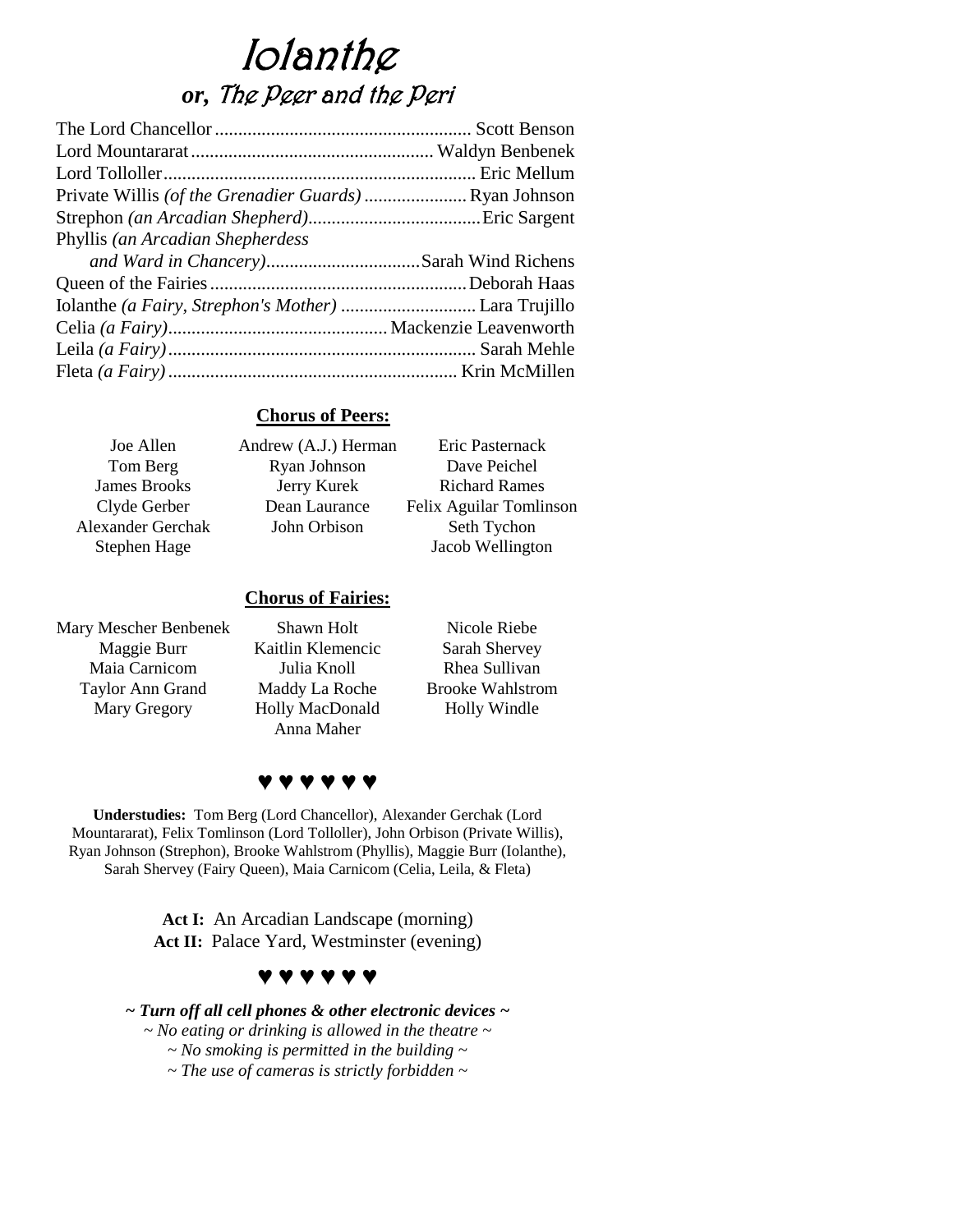#### **DIRECTOR'S NOTE**

*Iolanthe* opened in London *and* New York on November 25, 1882, marking the first time any show had a simultaneous premier on two different continents—a feat that remains unique. It was the seventh collaboration of Gilbert and Sullivan and directly followed a string of three huge successes for the duo: *HMS Pinafore, Pirates of Penzance,* and *Patience.* London's Savoy Theatre was still relatively new and had just converted from gas lights to full electricity. *Iolanthe* was the first show to take full advantage of this new technology and the twinkling electric wands for the fairies were the talk of the town!

Sullivan did not write most of his overtures. He would usually turn this task over to a trusted associate, having them weave his melodies into a 4-5 minute introduction to the opera. *Iolanthe*'s gorgeous overture, however, is an anomaly and was written by the master himself. It stands as my favorite and surely one of the finest overtures of all their 14 collaborations.

I performed in the GSVLOC's 1992 production of *Iolanthe* as Lord Tolloller. It remains, to my mind, one of the most beautiful productions of the company. This was due in no small part to the director, Lesley Hendrickson, who was new in town at the time. There are several *homages* ("that word is French!") to Lesley in this production. I owe her a debt of gratitude for graciously allowing me to dip into her immense well of creativity.

This is the first production I have directed for the GSVLOC that doesn't involve a "concept" (2007's *Mikado*) or a major rewrite (2014's *The Grand Duke*). We've moved the time frame up from the 1880s to the 1910s to take advantage of the more beautiful styles of the Edwardian era (*Downton Abbey,* anyone?), and we've modified a line here and there to clarify Gilbert's intent or to touch—ever so lightly—on something regionally specific or *au courant*. But I promise, we've been very careful to honor the spirit of the text and not stray too far.

This company is a unique institution in the Twin Cities that offers beautifully rendered annual productions of the great operettas of W.S. Gilbert & Sir Arthur Sullivan. We do this largely through volunteers—or quasi-volunteers ("a Latin word!")—who love these shows and want to ensure that our region has access to the full repertoire of G&S classics. Your attendance today helps us fulfill our mission, and any contributions you can make will help to ensure that we will be able to do this well into the future. Please consider giving a gift to the company if you believe that ebullient, family-friendly productions (with full orchestra—so rare these days!) such as the one you're about to see should be a part of our community in the years to come. I hope you enjoy our production of *Iolanthe*!

— Joe Andrews

#### **SYNOPSIS**

Act I: The fairy Iolanthe, after a 25-year exile for the crime of marrying a human, is pardoned by the Fairy Queen. Iolanthe's half-fairy son, Strephon, is in love with Phyllis, a ward of the Lord Chancellor—the mortal Iolanthe married, and who thinks she died childless. He forbids Strephon's marriage with Phyllis. When Iolanthe comforts her son, Phyllis (not knowing the fairy connection) spurns Strephon as unfaithful and offers herself to either of the two top-ranking lords, Lord Mountararat and Lord Tolloller. Strephon summons fairy assistance, and the Queen, indignant over the insult to Iolanthe and Strephon, makes him a member of Parliament and proceeds to dismantle the cherished privileges of rank in the House of Peers. (A dukedom will be obtained through "competitive examination!") The peers resort to foreign phrases to hide their discomfiture, as the fairies mock them.

Act II: Fairy power has affected Parliament, but the peers themselves are affecting the fairies. The Fairy Queen, despite her own interest in a certain grenadier guard, chides her band for such weakness. The Lord Chancellor, after tossing and turning over the legal points of his awarding Phyllis to himself, is convinced by Mountararat and Tolloller to woo her after all. Iolanthe, unable to bear her son's unhappiness, arrives to plead his case. When her veiled allusions to the Lord Chancellor's love for his long-dead bride fail to sway him, she reveals herself as his wife. He is horrified that her disclosure now ensures her death. The Fairy Queen arrives to deal the death blow, but the Lord Chancellor uses his legal expertise to resolve the crisis and pave the way for the happy ending.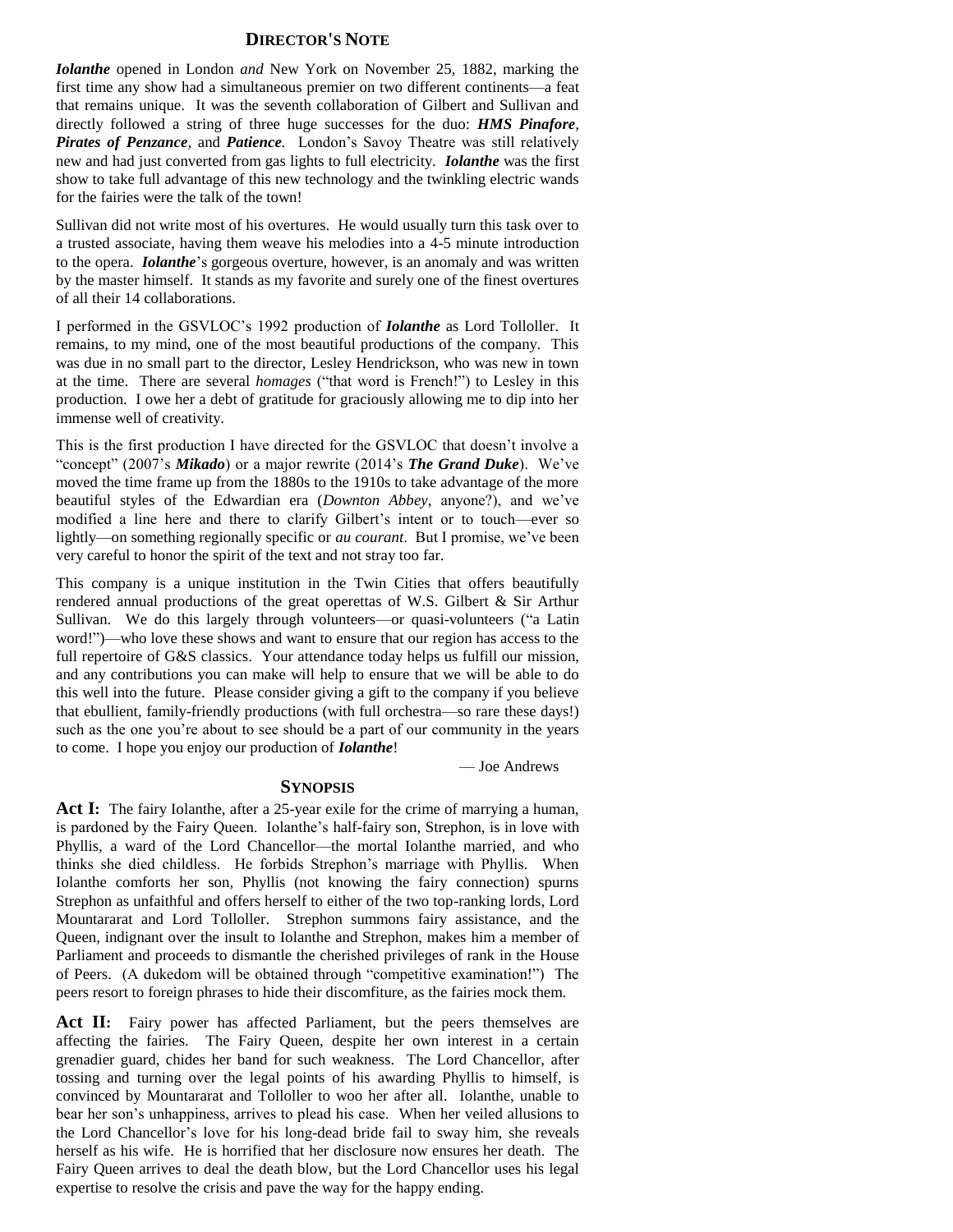#### **PRODUCTION STAFF**

| Costume Construction  Jadie Krussow, Elle Zulauf (crowns), Uber Studios |  |
|-------------------------------------------------------------------------|--|
|                                                                         |  |
|                                                                         |  |
|                                                                         |  |
|                                                                         |  |
|                                                                         |  |
|                                                                         |  |
| Andy Kedl, Malka Key, Jack Kravik, Dean Laurance, Alan Nelson           |  |
| Steve Schellenberg, Jay Scoggins, Larry Rostad, and company members     |  |
|                                                                         |  |
| Stephen Hage, Shawn Holt, Malka Key                                     |  |
|                                                                         |  |
| Madeline Giordana, Lawrence Henry                                       |  |
|                                                                         |  |
|                                                                         |  |
|                                                                         |  |
|                                                                         |  |
|                                                                         |  |
|                                                                         |  |
|                                                                         |  |
|                                                                         |  |
| Ticket Helpers Denise Brophy, Deb Haas, Fred Morrison, Trina Morrison   |  |
| Eric Pasternack, Richard Rames, Sarah Wind Richens, Holly Windle        |  |
|                                                                         |  |
| The Board:                                                              |  |
|                                                                         |  |
|                                                                         |  |
|                                                                         |  |
|                                                                         |  |

#### **ORCHESTRA**

Orchestra Representative...................................................................Barb Hovey

| Amy Atzel, Kate Kelly, Mary Hanson, Derick Rehurek                |
|-------------------------------------------------------------------|
| Karen Kozak, Linda Reutz, Ezelda Yacoub Hasapopoulos, Kay Pickett |
| Violin II Theodora Wynoff, Karen Neinstadt, Beth Henningsen       |
| Lorine Menzhuber, Nancy Birth, Betsy Lofgren, Maya Gitch          |
|                                                                   |
| Svetlana Davis, Teresa Mager, Laura Bidgood                       |
|                                                                   |
| Katherine Canon, Jesse Berndt                                     |
|                                                                   |
|                                                                   |
| Kathleen Spehar, Nancy Wucherpfennig, Joe Wypych                  |
|                                                                   |
|                                                                   |
|                                                                   |
|                                                                   |
| Michael Engh, Chris Hahn, Kara Bradshaw                           |
| TrumpetBetty MacKay, Andy Padula, Robert Zobal, Dave McGill       |
| TromboneGreg Michnay, Scott Soltis, Timothy Jung, Sarah Cooke     |
|                                                                   |
|                                                                   |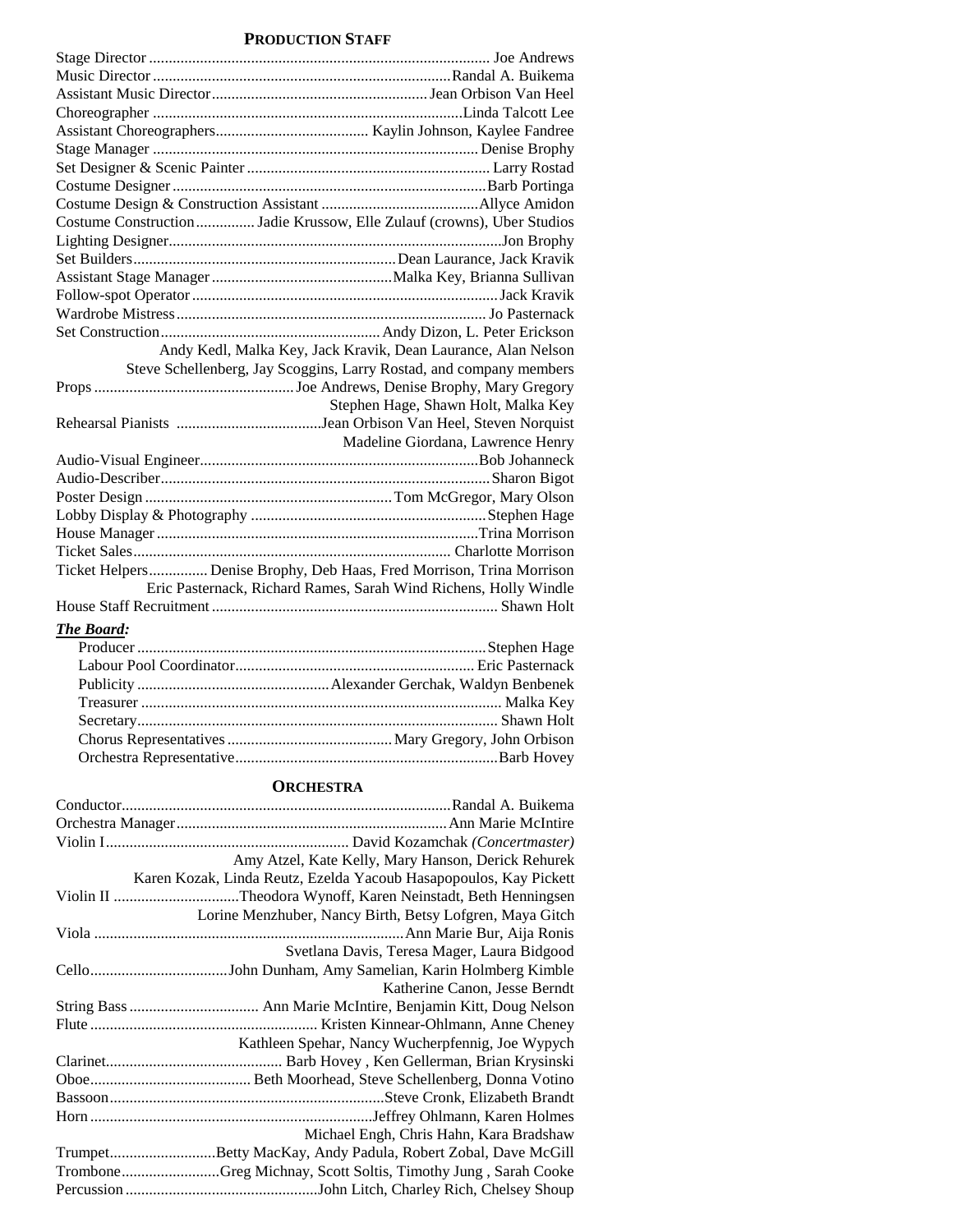#### **GLOSSARY** *(in order of occurrence)*

*The Peer and the Peri —* a Peer is a high-ranking nobleman, and a Peri is a fairy *Arcadian Shepherd* — an idealized rustic, the standard hero of the 18th-century genre of pastoral, mythological drama

*A Ward in Chancery* — a minor under the guardianship of the Courts of Chancery *to gambol upon gossamer —* to leap about playfully, to frolic

- *with fipple flute accompaniment —* small flute resembling the treble recorder *A servile usher then, wearing crumpled bands and rusty bombazine –* bands are
- wide collars and bombazine is a fabric; rusty indicates the garments are old *to sit upon a woolsack which is stuffed with such thorns...—* traditional seat of the
- Lord Chancellor in the House of Lords; an oversized hassock stuffed with wool *I'll stick to my sheep and my tabors* — pastoral drums

*In lowly cot alone is virtue found* — cottage

*Belgrave Square... Seven Dials* —a fashionable area and a slum, respectively *Though dating from the Flood, Blue blood!* – Blue blood means old aristocratic heritage; reportedly traceable here to the time of Noah's flood

*never throw dust in a juryman's eyes* — same as pulling the wool over his eyes *When tempests wreck thy bark* — your ship, i.e. "when you are in trouble" *let us pipe our eye* — weep

*Taradiddle, Tol-lol-lay* — Taradiddle is a fib, Tol-lol may mean languid or so-so (as in the name of the character Lord Tolloller), but may be just nonsense syllables here

**Foreign Phrases** — The Peers flaunt their linguistic learning in the following: *taking of his Dolce far Niente* — Italian for blissful dalliance, "sweet nothing" as the ancient Romans said "festina lente"- Latin for "hurry slowly" *Of a sudden, which is English for "Repente"* — from either Italian or Latin *will be carried, nobody at all contradicente* —Latin for "contradicting" *with base canaille* — as the Fairies note, "That word is French" for low rabble *a herd of vulgar plebs* — "a Latin word" for the common people *'Twould fill with joy... the Hoi Polloi—* "a Greek remark" meaning common folk

*Bearded by these puny mortals* — taunted, or defied (as in "beard the lion in his lair," which is quoted by the Lord Chancellor and the two senior Lords later) *a fairy, from Andersen's library* — refers to Hans Christian Andersen's fairy tales

*When all night long a chap remains on sentry-go* — sentry duty

*When in that House M.P.s divide* —Members of Parliament, voting by physically going to one side of the House or the other

*Yet Britain won her proudest bays* — laurel wreaths, given to victorious heroes *Oh, foolish fay* — yet another word for fairy

*Oh, amorous dove, type of Ovidius Naso* — the Fairy Queen is apostrophizing the dove as a symbol of love, as used by the Latin amatory poet, Ovid.

**Lord Chancellor's Nightmare Song:**

- *nothing 'twixt you and the ticking* material covering a mattress or pillow *a large bathing machine* — wheeled changing-room used by modest beachgoers
- *the ship's now a four-wheeler—* a type of horse-drawn carriage

*the black silk with gold clocks* — decorative stitching on socks

*he's telling the tars all the particulars* — sailors

*Apple puffs, and three-corners, and Banburys* — various pastries

*shares... taken by Rothschild and Baring* — two major banking establishments

*Be your law the ancient saw* — old saying. This song, like "Things are seldom what they seem" in *H.M.S. Pinafore*, strings together many "old saws."

*not worth a maravedi* — a Spanish coin of very little value

- *As an old Equity draughtsman* a barrister who draws up complex legal documents
- *two strings go to every bow... grief 'twill bring if you've two beaux to every string*  — a pun on the phrase "to have two strings to your bow," meaning to be prepared for emergencies (when you resort to your *second string),* and the French word *beaux*, meaning boy-friends, whom one may have "on a string"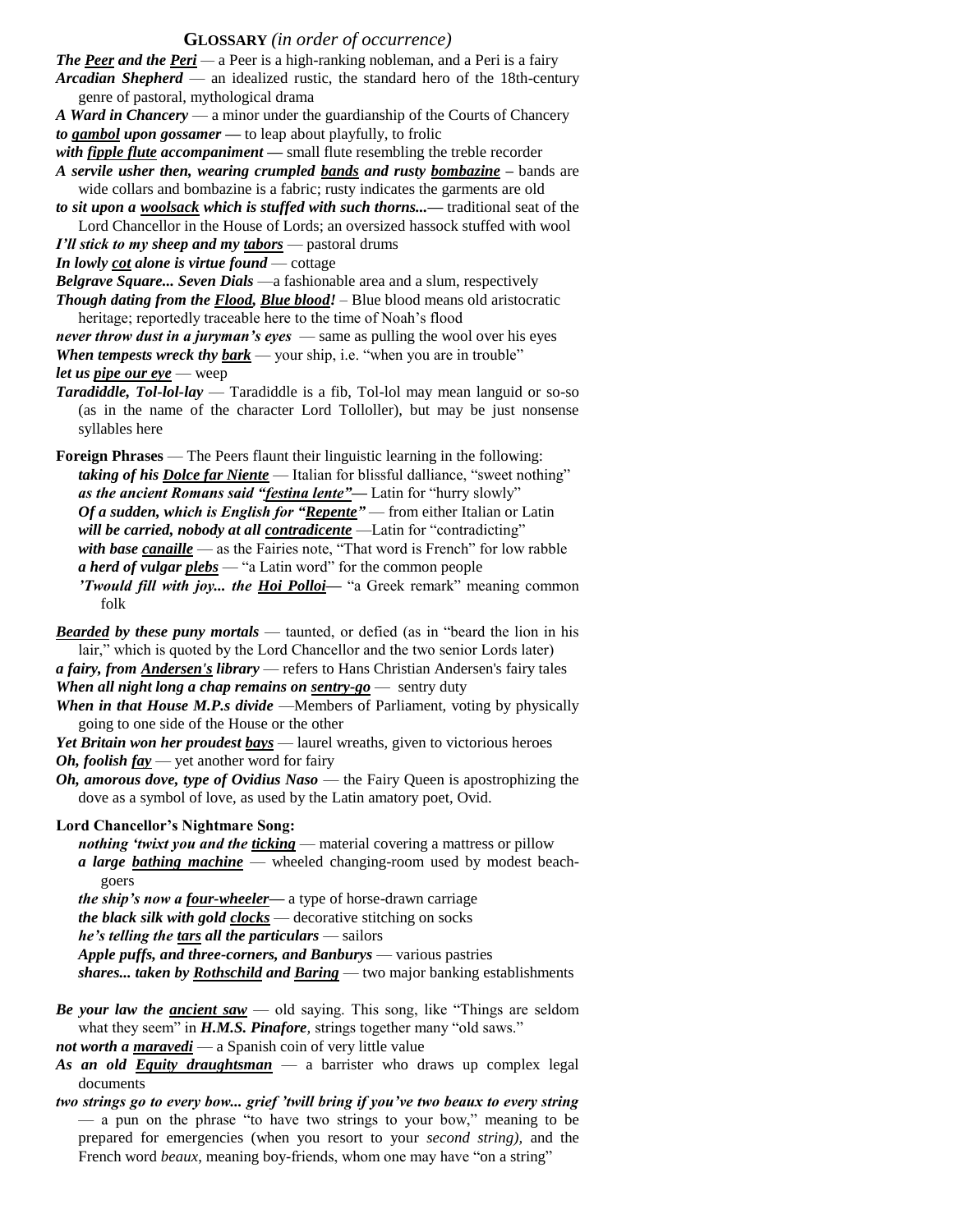#### **CONTRIBUTORS**

#### **Influential Fairies** (\$250 and over)

Bruce Bruemmer  $\triangle$  Anne Cheney  $\triangle$  Stephen Hage & Lara Trujillo  $\triangle$  Holly MacDonald & John Orbison  $\cdot \cdot$  Thomson Reuters

#### **Peers of Highest Station** (\$100 - \$249)

Tom & Arlene Alm  $\triangle$  Suzanne Ammerman  $\triangle$  Philip Asgian  $\triangle$  Mark Ellenberger and Janet Zander  $\div$  Wendy Evans  $\div$  General Mills Foundation  $\div$  Carol & Greg Gross  $\div$  Douglas O. Happe  $\triangle$  Jack & Grace Harkness  $\triangle$  in memory of Elaine Hazard & Dick Lueben  $\triangle$  Barb Hovey  $\triangle$  Marjorie and James Jacobsen  $\triangle$  Bill & Nancy Jones  $\triangle$  Michael Mack  $\triangle$  L. David Mech  $\triangle$  Riley Owens, Jr.  $\triangle$  Derrill M. Pankow  $\triangle$  Lowell and Finola Parsons  $\triangle$  Garry  $\&$ Mary Ann Peterson  $\cdot$  Nancy & Bert Poritsky  $\cdot \cdot$  Charley Rich  $\cdot \cdot$  Paul & Patricia Sackett  $\cdot \cdot$ Heidi Schellhas ❖ The family of Steven and Mary Schier ❖ Michael Schoeberl ❖ Radonna & Jim Schwarz  $\div$  Jeff & Sally Shlosberg  $\div$  Doug Siems  $\div$  Glenn Skoy  $\div$  Richard Evan Stone ❖ Connie Waterous ❖ Robert Wilyat

#### **Shepherds and Shepherdesses** (up to \$100)

Anonymous  $\div$  Valarie & Howard Anderson  $\div$  Richard Baldinelli  $\div$  George & Barbara Barany  $\div$  Benjamin & Aroti Bayman  $\div$  Phillip & Karen Bergem  $\div$  Maggie Berget  $\div$ Denise Beusen ❖ Alfred & Sharon Bigot ❖ Margaret Boehm ❖ B. Thomas Boese ❖ The Brody Family: S, E, T, & R  $\triangleleft$  Laurie Brooks  $\triangleleft$  David Brown  $\triangleleft$  Peter Bundy  $\triangleleft$  Richard Chelgren ◆ James P. Collins ◆ Jeanne Cornish ◆ Don Crannell ◆ Calvin Dahl ◆ Barbara De Cosse ◆ Deborah Rowe ◆ Ginger Dunivan ◆ Margaret Durham ◆ Connie Earl ◆ Ian Ellis  $\div$  Gary Engstrand and Kathy Jensen  $\div$  L. Peter Erickson  $\div$  Gretchen Fogo  $\div$  Diane Dinndorf Friebe  $\div$  Gayle Gaskill  $\div$  Vance Gerchak  $\div$  Robert H. Golder  $\div$  John Grossman \* Eleanor Haase \* Marianne Hageman & Michael Dorn \* Anthony Green \* Vicky Hagens  $\triangle$  Linda Dexter Hancher  $\triangle$  Kristy Conrad Harms  $\triangle$  Elizabeth Hawn  $\triangle$  Bruce & Carol Hedblom  $\div$  Ruth Hiland  $\div$  Richard Horton & Victoria Houseman  $\div$  Katherine Howard ❖ Mary Ann Huelster ❖ Diedre Jones ❖ Doug and Mary Jones ❖ Susan Kamper ❖ Marita Karlisch  $\triangle$  Kenneth Kauffman  $\triangle$  Eleanor Kendall  $\triangle$  Steven & Mary Kennedy  $\triangle$ Mark Koch  $\div$  Jake Koller  $\div$  Annamarie Langlie  $\div$  Charles Lannin  $\div$  Ralph & Judith Larson  $\div$  Rhett & Jodi Lavin-Tompkins  $\div$  Mary Leahy  $\div$  Philip Ledermann  $\div$  Sally Lehmann  $\div$  Jack & Rachel Levitt  $\div$  Ann Linde  $\div$  Sanford Lipsky  $\div$  Roderick & Joanne MacDonald  $\triangle$  Ron MacKenzie  $\triangle$  Chris Martin  $\triangle$  Mary McIntyre  $\triangle$  Jan McLandsborough ◆ Victoria Morse ◆ Colleen Netzell ◆ Daniel P. O'Neill ◆ Jacob Paro ◆ Pat Pennington ◆ Polly Jo Peterson  $\div$  Jean Ratchye  $\div$  Molly Redmond  $\div$  Joe Rine  $\div$  Jack Ross  $\div$  Leona Ross  $\div$  David & Mary Ruch  $\div$  Martin & Sylvia Sabo  $\div$  Shirley Sailors  $\div$  Mary & David Sandberg  $\triangle$  Elaine Savick  $\triangle$  Carol Schwerdfeger  $\triangle$  Morris & Judith Sherman  $\triangle$  Lawrence Smith

#### \*\*\*\*

#### **ACKNOWLEDGEMENTS**

Lake Harriet United Methodist Church, Plymouth Congregational Church, St. Christopher's Episcopal Church, Guthrie Theater (Audio Describing Equipment), Dick Sorensen (wing wire), Savvi Formal Wear (men's wear), Patti Blakely of Thomson Reuters (political signs), Dave Grupa Portraits (company photo), and our fairy band of ushers, ticket sellers, and concessionaires.

Since its founding in 1979 by Dick Fishel and Jim Hart, the company has produced all the Gilbert and Sullivan shows: *Trial By Jury* (1979), *Patience* (1980), *Iolanthe* (1981), *Princess Ida* (1982), *Ruddigore* (1983), *The Gondoliers* (1984), *The Mikado* (Spring 1985), *The Sorcerer* (Fall 1985), *The Pirates of Penzance* (1986), *The Yeomen of the Guard* (1987), *Utopia, Ltd.* (1988), *H.M.S. Pinafore* (1989), *Patience* (1990), *The Grand Duke* (1991), *Iolanthe* (1992), *Princess Ida* (1993), *The Gondoliers* (1994), *Ruddigore* (1995), *The Mikado* (Spring 1996), *The Zoo* and *Trial By Jury* (Fall 1996), *The Sorcerer* (1997), *The Pirates of Penzance* (1998), *The Yeomen of the Guard* (1999), Offenbach's *Orpheus in the Underworld* (2000), *H.M.S. Pinafore* (2001), *Patience* (2002), *The Grand Duke* (2003), *Iolanthe* (2004), *The Gondoliers* (2005), *Princess Ida* (2006), *The Mikado* (2007), *Utopia, Limited* (2008), *Ruddigore* (2009), *The Sorcerer* (2010), *The Pirates of Penzance* (2011), *Patience* (2012), *The Yeomen of the Guard* (2013), *The Grand Duke (2014), H.M.S. Pinafore* (Spring, 2015), and *Trial By Jury* (Summer, 2015) In the Spring of 2017, we will present *The Gondoliers* We are performing *The Mikado* in Summer 2016 at the Lake Harriet Bandshell, on July 9 at 7:30 pm and July 10 at 5:30 pm